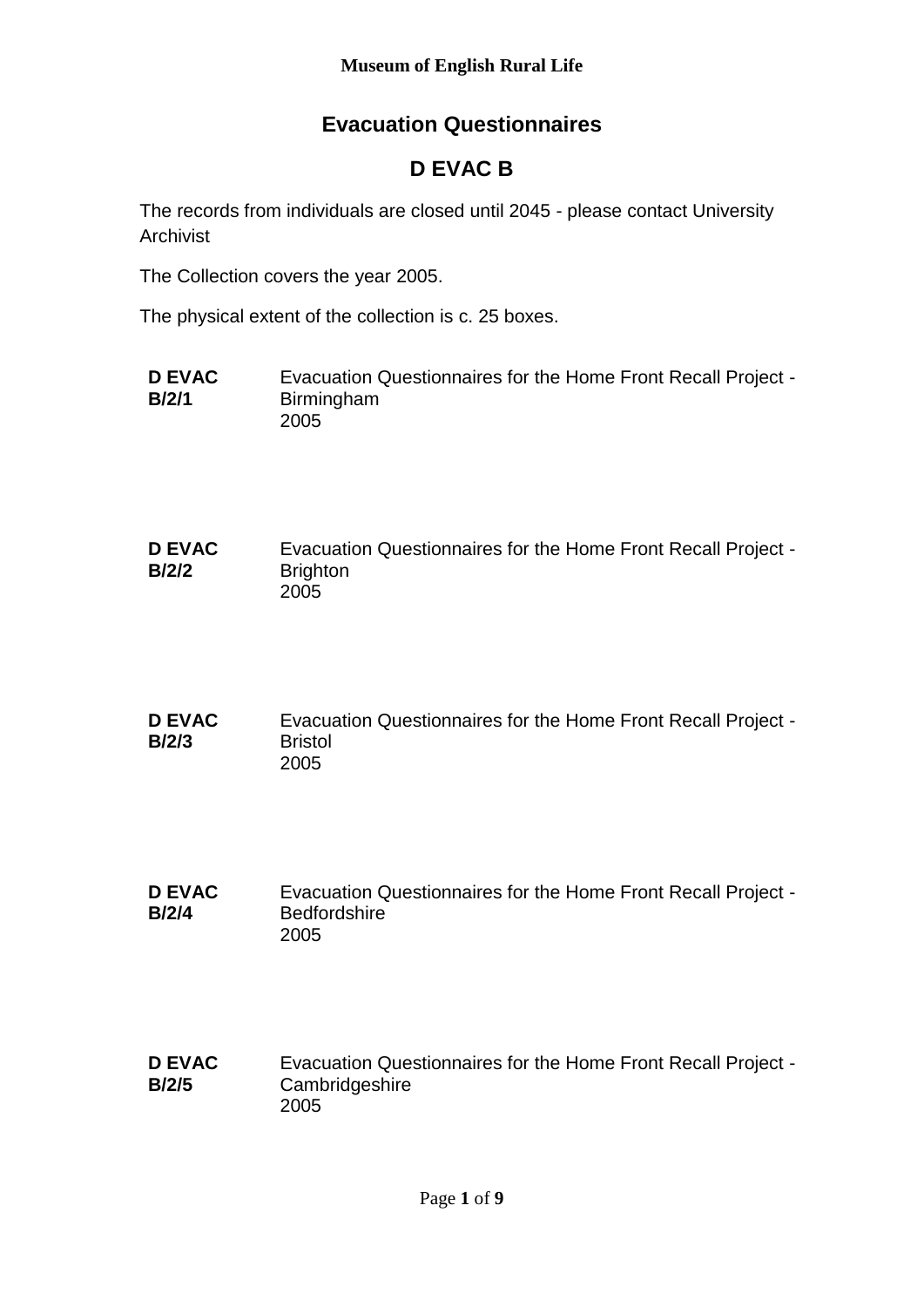| <b>D EVAC</b> | Evacuation Questionnaires for the Home Front Recall Project - |
|---------------|---------------------------------------------------------------|
| B/2/6         | Cheshire                                                      |
|               | 2005                                                          |

```
D EVAC 
B/2/7
               Evacuation Questionnaires for the Home Front Recall Project -
               Devon
              2005
```
- **D EVAC B/2/8** Evacuation Questionnaires for the Home Front Recall Project - Dorset 2005
- **D EVAC B/2/9** Evacuation Questionnaires for the Home Front Recall Project - Essex 2005
- **D EVAC B/2/10** Evacuation Questionnaires for the Home Front Recall Project - **Hampshire** 2005

#### **D EVAC B/2/11** Evacuation Questionnaires for the Home Front Recall Project - Hartlepool 2005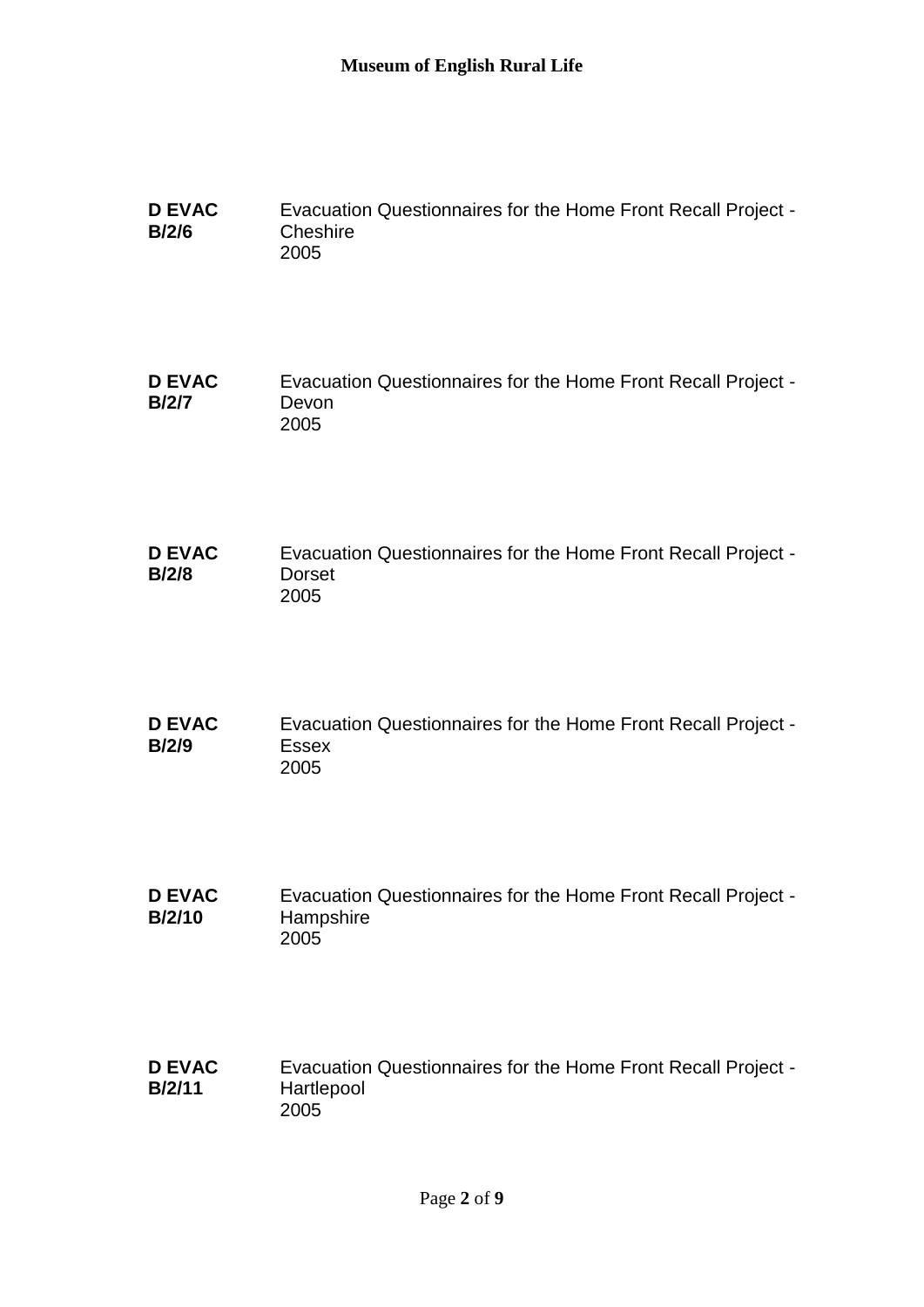| <b>D EVAC</b> | Evacuation Questionnaires for the Home Front Recall Project - |
|---------------|---------------------------------------------------------------|
| <b>B/2/12</b> | <b>Herefordshire</b>                                          |
|               | 2005                                                          |

```
D EVAC 
B/2/13
               Evacuation Questionnaires for the Home Front Recall Project -
               Hertfordshire
               2005
```
- **D EVAC B/2/14** Evacuation Questionnaires for the Home Front Recall Project - Kent 2005
- **D EVAC B/2/15** Evacuation Questionnaires for the Home Front Recall Project - **Lancashire** 2005
- **D EVAC B/2/16** Evacuation Questionnaires for the Home Front Recall Project - **Lincolnshire** 2005

#### **D EVAC B/2/17** Evacuation Questionnaires for the Home Front Recall Project - Liverpool and Mersey area 2005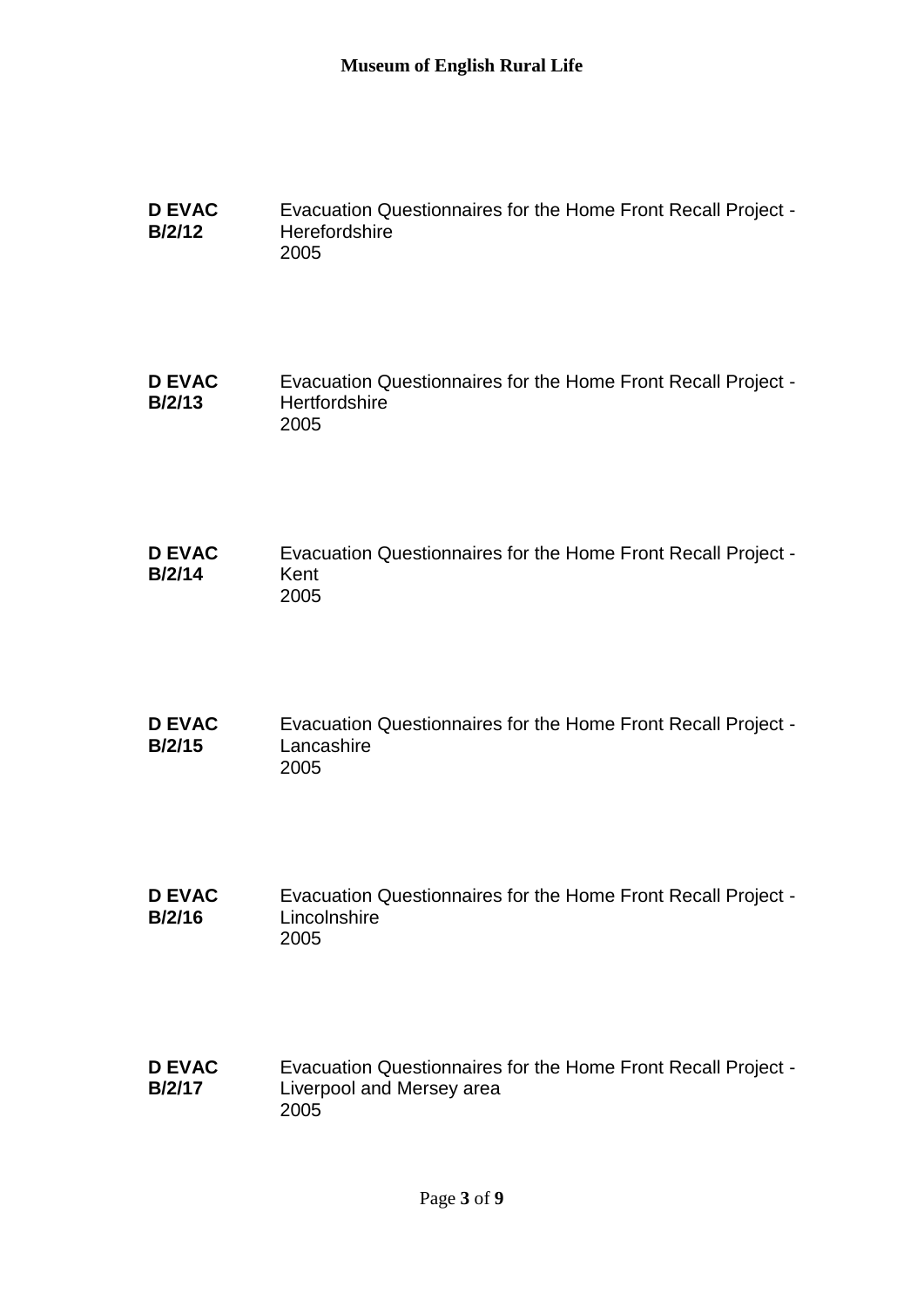| <b>D EVAC</b> | Evacuation Questionnaires for the Home Front Recall Project - |
|---------------|---------------------------------------------------------------|
| <b>B/2/18</b> | <b>Norfolk</b>                                                |
|               | 2005                                                          |

```
D EVAC 
B/2/19
               Evacuation Questionnaires for the Home Front Recall Project -
               Northamptonshire
              2005
```
- **D EVAC B/2/20** Evacuation Questionnaires for the Home Front Recall Project - Northumberland 2005
- **D EVAC B/2/21** Evacuation Questionnaires for the Home Front Recall Project - Nottingham 2005
- **D EVAC B/2/22** Evacuation Questionnaires for the Home Front Recall Project - **Manchester** 2005

#### **D EVAC B/2/23** Evacuation Questionnaires for the Home Front Recall Project - Middlesborough 2005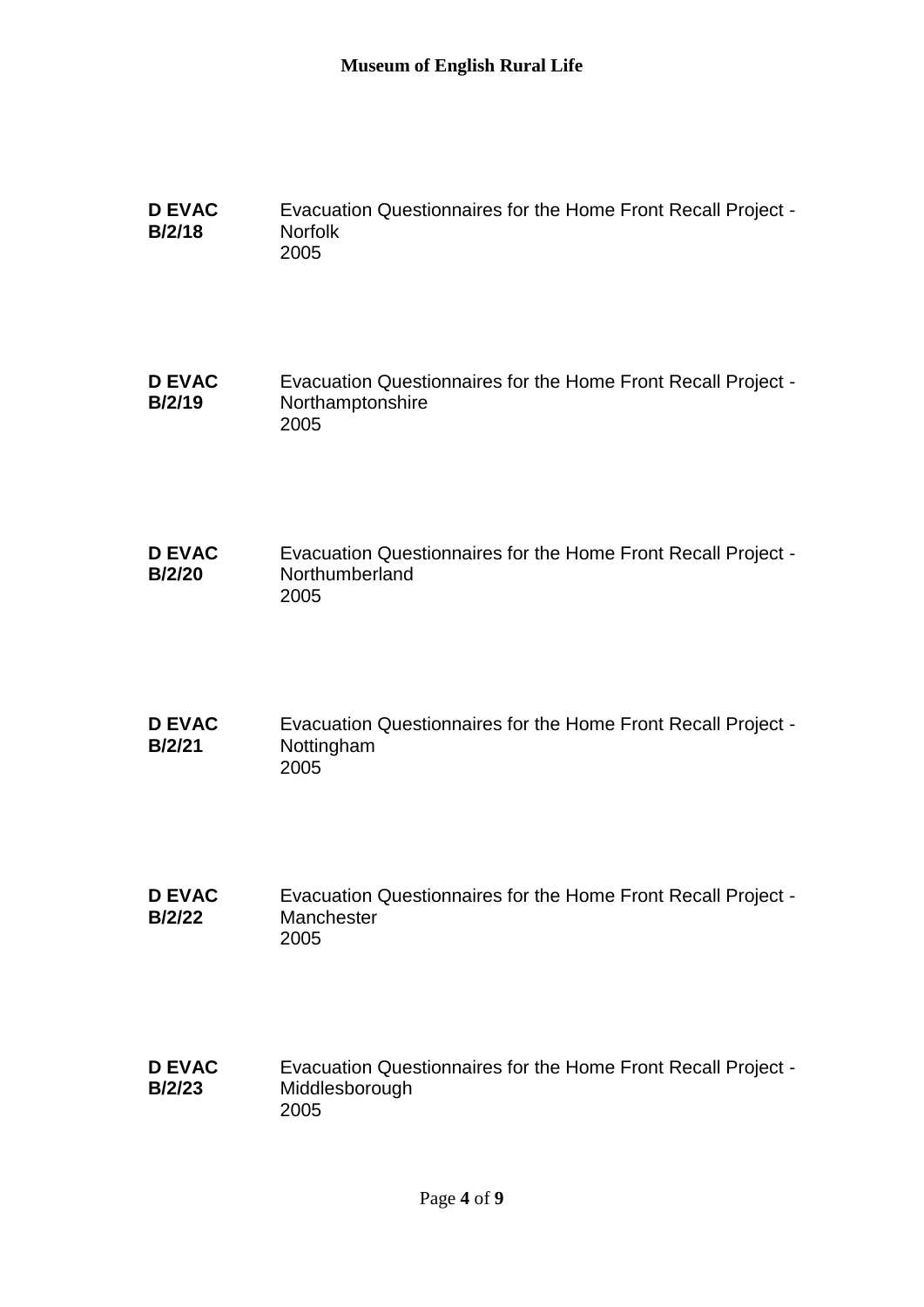| <b>D EVAC</b> | Evacuation Questionnaires for the Home Front Recall Project - |
|---------------|---------------------------------------------------------------|
| <b>B/2/24</b> | Middlesex                                                     |
|               | 2005                                                          |

```
D EVAC 
B/2/25
               Evacuation Questionnaires for the Home Front Recall Project -
               Oxfordshire
               2005
```
- **D EVAC B/2/26** Evacuation Questionnaires for the Home Front Recall Project - **Portsmouth** 2005
- **D EVAC B/2/27** Evacuation Questionnaires for the Home Front Recall Project - **Scotland** 2005
- **D EVAC B/2/28** Evacuation Questionnaires for the Home Front Recall Project - Southampton 2005

#### **D EVAC B/2/29** Evacuation Questionnaires for the Home Front Recall Project - Southend-on-Sea 2005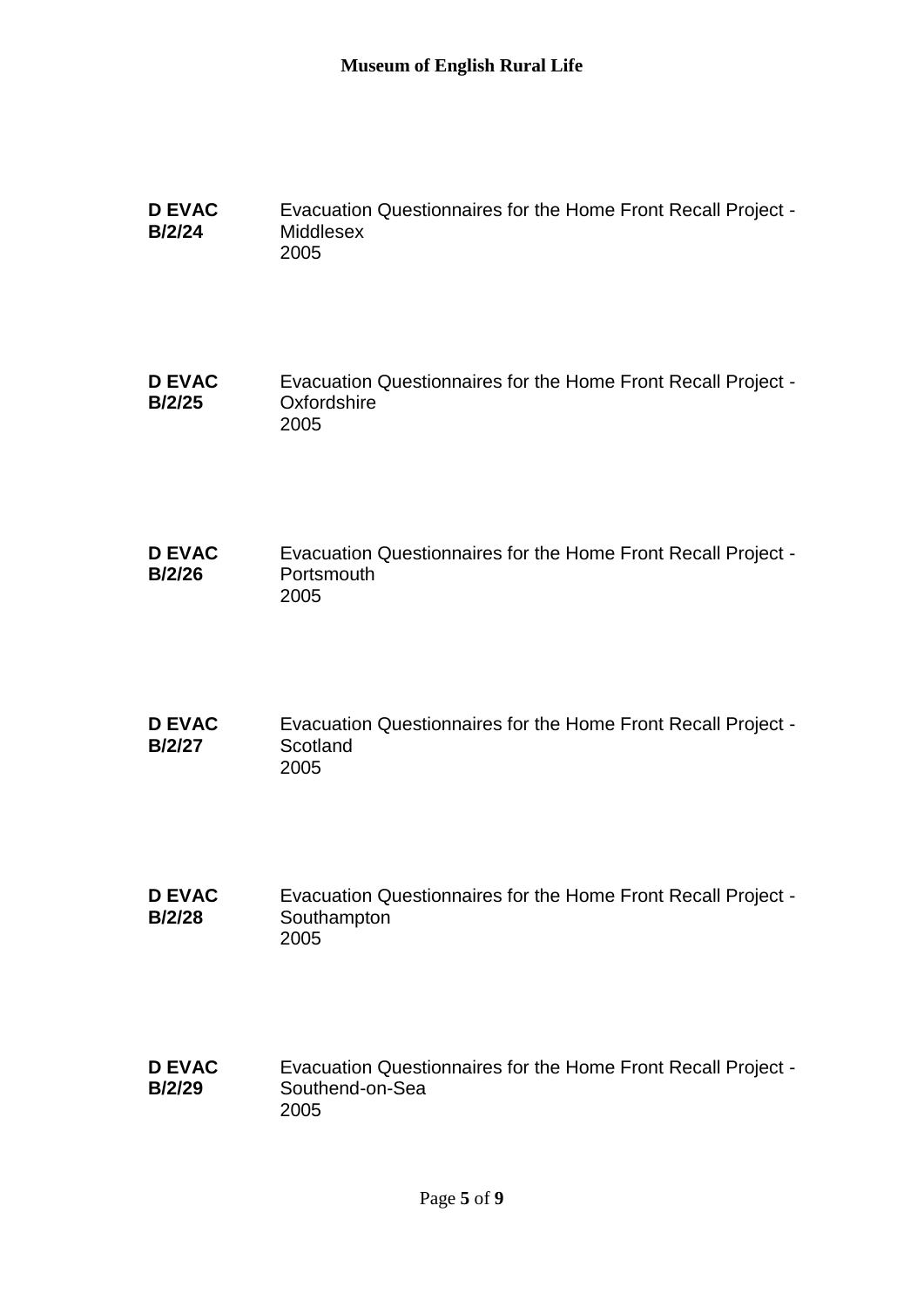| <b>D EVAC</b> | Evacuation Questionnaires for the Home Front Recall Project - |
|---------------|---------------------------------------------------------------|
| <b>B/2/30</b> | Staffordshire                                                 |
|               | 2005                                                          |

```
D EVAC 
B/2/31
               Evacuation Questionnaires for the Home Front Recall Project -
               Stockton-on-Tees
               2005
```
- **D EVAC B/2/32** Evacuation Questionnaires for the Home Front Recall Project - Suffolk 2005
- **D EVAC B/2/33** Evacuation Questionnaires for the Home Front Recall Project - **Surrey** 2005
- **D EVAC B/2/34** Evacuation Questionnaires for the Home Front Recall Project - **Sussex** 2005

#### **D EVAC B/2/35** Evacuation Questionnaires for the Home Front Recall Project - **Thurrock** 2005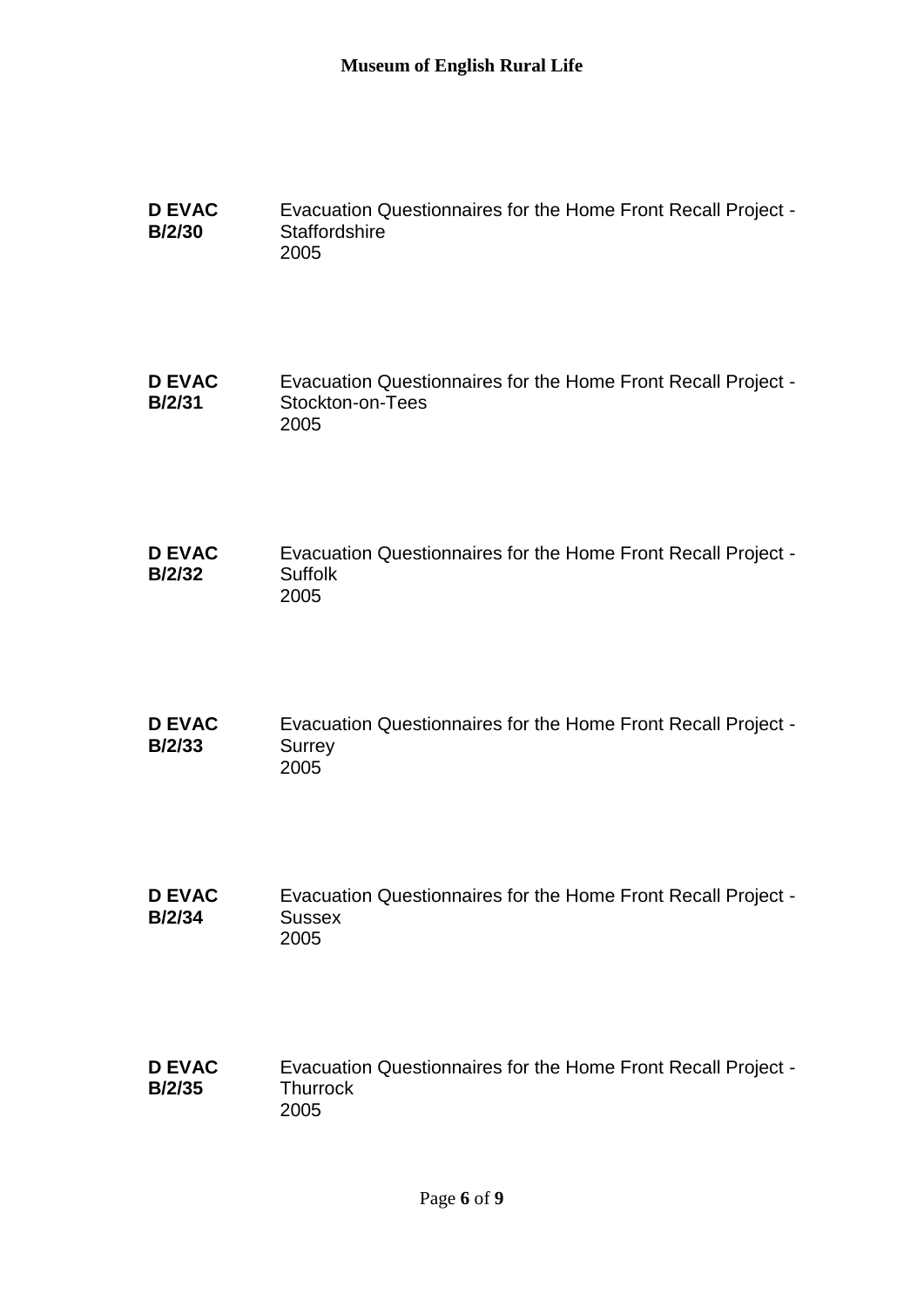**D EVAC B/2/36** Evacuation Questionnaires for the Home Front Recall Project - Tyne and Wear 2005

**D EVAC B/2/37** Evacuation Questionnaires for the Home Front Recall Project - **Wales** 2005

- **D EVAC B/2/38** Evacuation Questionnaires for the Home Front Recall Project - West Midlands 2005
- **D EVAC B/2/39** Evacuation Questionnaires for the Home Front Recall Project - Yorkshire 2005
- **D EVAC B/2/40** Evacuation Questionnaires for the Home Front Recall Project - Evacuated from overseas 2005

#### **D EVAC B/2/40/1** Evacuation Questionnaires for the Home Front Recall Project - Burma 2005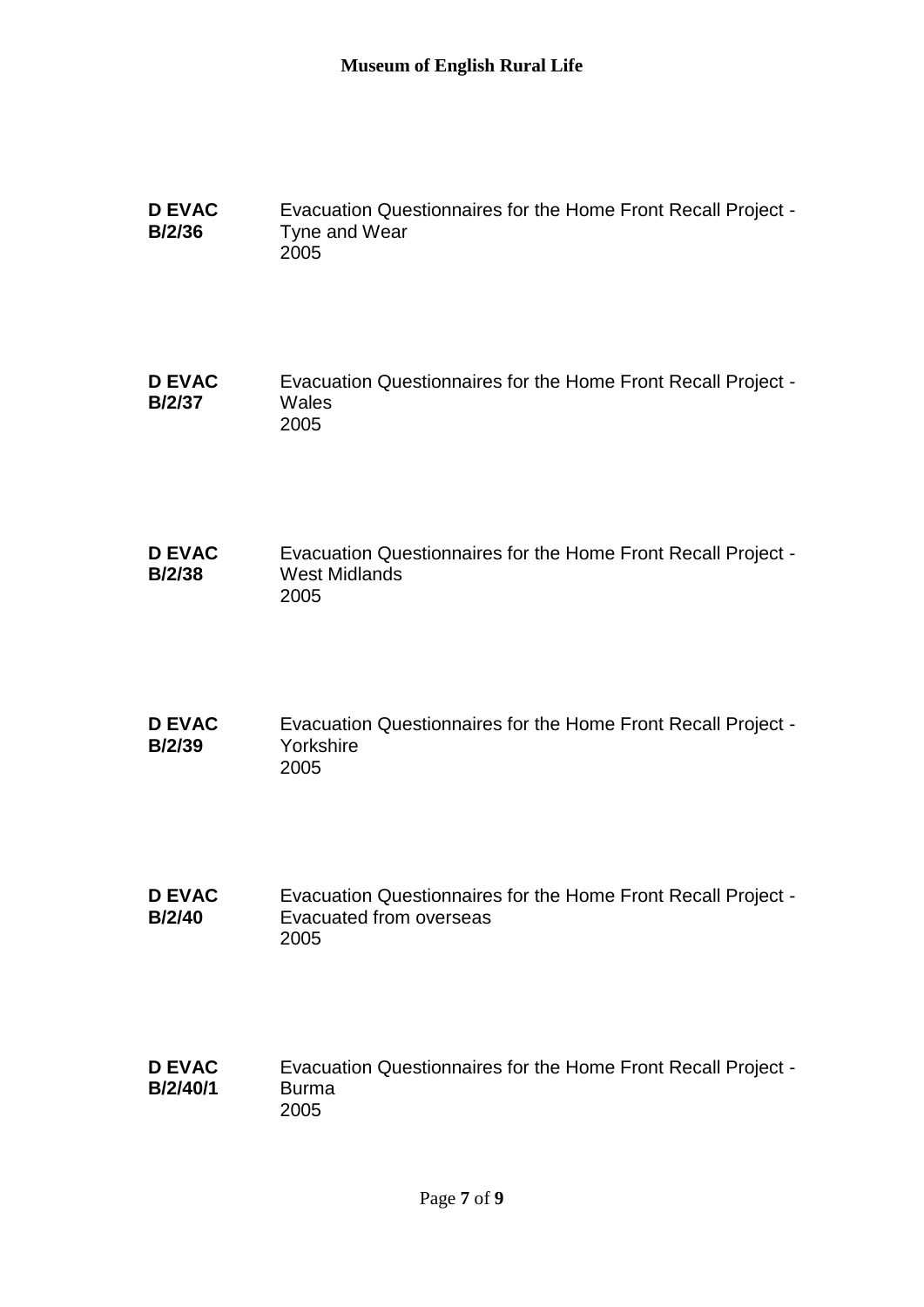| <b>D EVAC</b>   | Evacuation Questionnaires for the Home Front Recall Project - |
|-----------------|---------------------------------------------------------------|
| <b>B/2/40/2</b> | Eqypt                                                         |
|                 | 2005                                                          |

```
D EVAC 
B/2/40/3
               Evacuation Questionnaires for the Home Front Recall Project -
               Finland
               2005
```
- **D EVAC B/2/40/4** Evacuation Questionnaires for the Home Front Recall Project - France 2005
- **D EVAC B/2/40/5** Evacuation Questionnaires for the Home Front Recall Project - **Gibralter** 2005
- **D EVAC B/2/40/6** Evacuation Questionnaires for the Home Front Recall Project - **Guernsey** 2005

#### **D EVAC B/2/41** Evacuation Questionnaires for the Home Front Recall Project - Area Unknown 2005